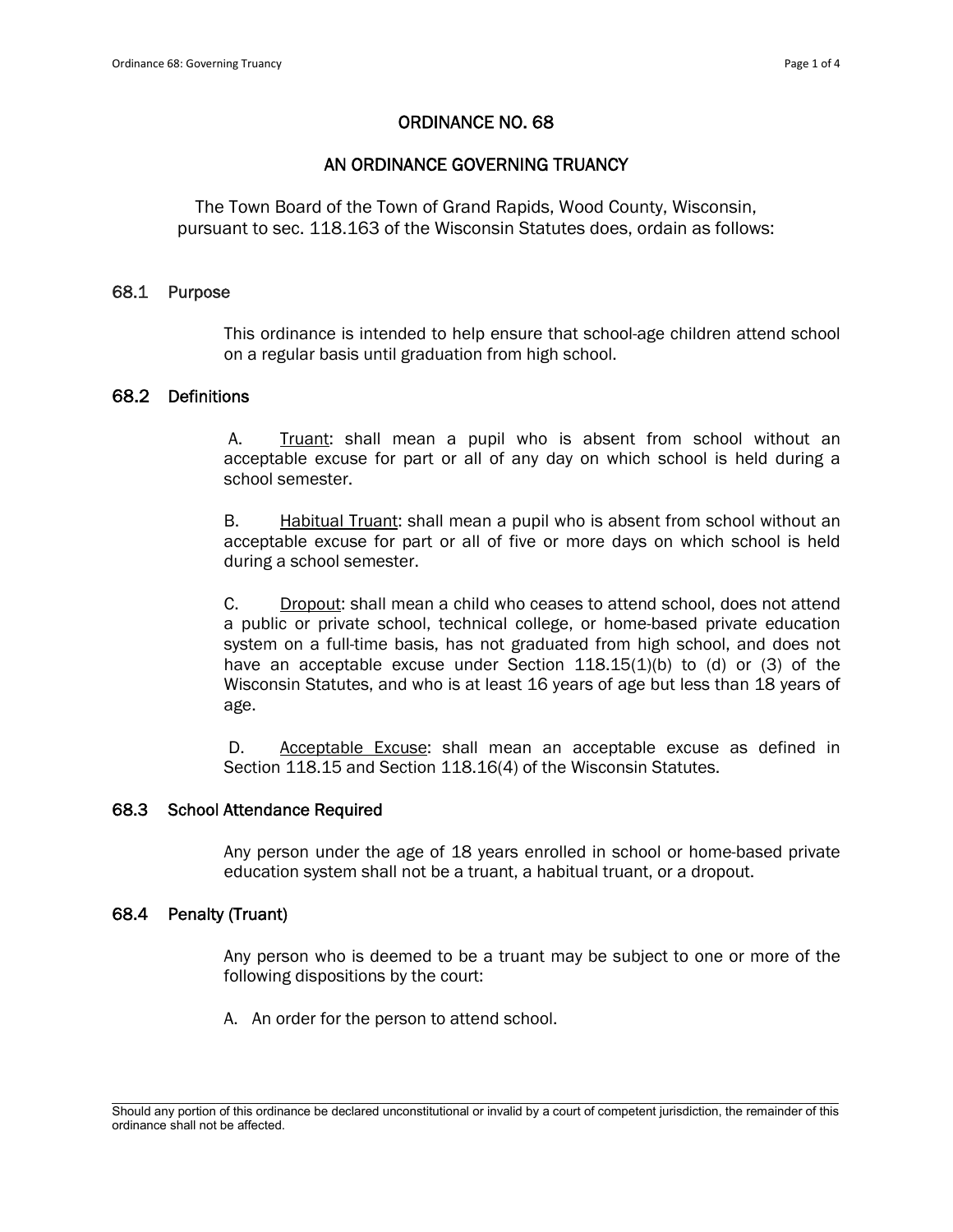B. A forfeiture of not more than \$50.00 plus costs for the first violation, or a forfeiture of not more than \$100 plus costs for any  $2<sup>nd</sup>$  or subsequent violation committed within 12 months of a previous violation subject to Section 938.37 and subject to a maximum cumulative forfeiture amount of not more than \$500 for all violations committed during the school semester. All or part of the forfeiture plus costs may be assessed against the person, the parents or guardian of the person, or both.

C. An order for the person to report to a youth report center after school, in the evening, on weekends, on other nonschool days, or at any other time that the person is not under immediate adult supervision, for participation in the social, behavioral, academic, community service, and other programming of the center as described in 938.342 (1d) (c) Wis. Stats.

## 68.5 Penalty (Habitual Truant)

Any person who is deemed to be a habitual truant may be subject to one or more of the following dispositions by the court:

A. The suspension of the habitual truant's operating privilege for not more than one (1) year. The court shall immediately take possession of the suspended license and forward it to the Department of Transportation of the State of Wisconsin, together with a notice stating the reason for and the duration of the suspension.

B. An order for the habitual truant to participate in counseling, a supervised program, or other community service work as described in Section 938.34(5g) of the Wisconsin Statutes. The costs of any such counseling, supervised work program or community service work may be assessed against the habitual truant, the parents or guardian of the habitual truant, or both.

C. An order for the habitual truant to remain at home except during the hours in which the habitual truant is attending religious worship or a school program, including travel time required to get to and from the school program or place of worship. The order may permit a habitual truant to leave his or her home if the habitual truant is accompanied by a parent or guardian.

D. An order for the habitual truant to attend an educational program as described in Section 938.34(7d) of the Wisconsin Statutes.

E. An order for the habitual truant to be placed in a teen court program as described in Section 938.342(1g)(f) of the Wisconsin Statutes.

F. An order for the habitual truant to attend school.

\_\_\_\_\_\_\_\_\_\_\_\_\_\_\_\_\_\_\_\_\_\_\_\_\_\_\_\_\_\_\_\_\_\_\_\_\_\_\_\_\_\_\_\_\_\_\_\_\_\_\_\_\_\_\_\_\_\_\_\_\_\_\_\_\_\_\_\_\_\_\_\_\_\_\_\_\_\_\_\_\_\_\_\_\_\_\_\_\_\_\_\_\_\_\_\_\_\_\_\_\_\_\_\_\_ Should any portion of this ordinance be declared unconstitutional or invalid by a court of competent jurisdiction, the remainder of this ordinance shall not be affected.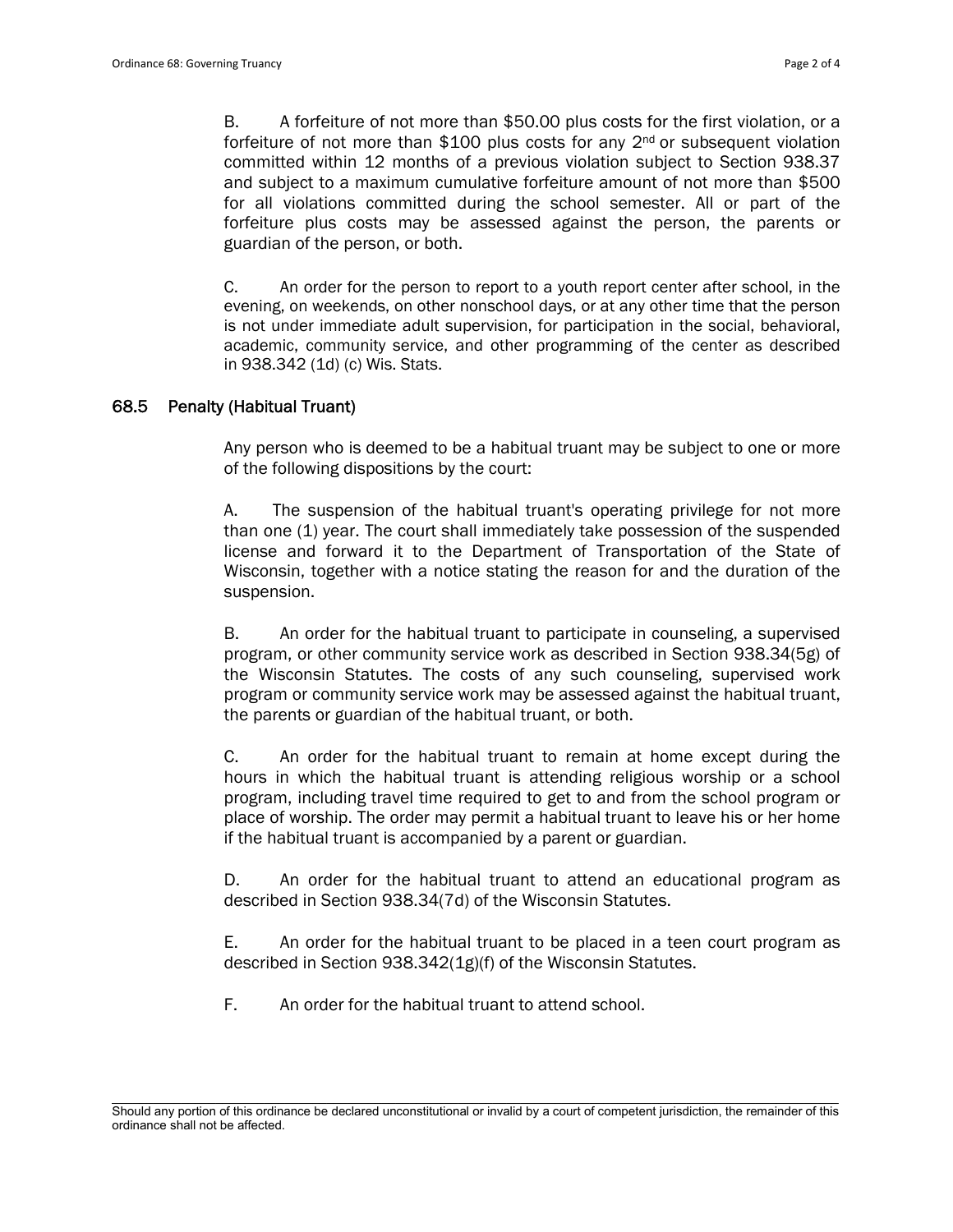G. A forfeiture of not less than \$25.00 nor more than \$500.00, plus costs, subject to Section 938.37 of the Wisconsin Statutes. All or part of the forfeiture, plus costs, may be assessed against the habitual truant, the parents or guardian of the habitual truant, or both.

H. Any other reasonable condition consistent with this ordinance, including a curfew, restrictions as to going to or remaining on specified premises and/or restrictions on associating with other children and/or adults.

I. An order placing the habitual truant under formal or informal supervision as described in Section 938.34(2) of the Wisconsin Statutes for up to one year.

J. An order for the habitual truant's parent, guardian, or legal custodian to participate in counseling at the parent's, guardian's, or legal custodian's own expense, to attend school with the habitual truant, or both.

K. An order for the habitual truant to report to a youth report center after school, in the evening, on weekends, on other nonschool days, or at any other time that the person is not under immediate adult supervision, for participation in the social, behavioral, academic, community service, and other programming of the center as described in 938.342 (1g) (k) Wis. Stats.

# 68.6 Penalty (Dropout)

Any person who is adjudicated to be a dropout may be subject to the court suspending the person's operating privileges until the person reaches the age of 18. If suspended, the court shall immediately take possession of the license and forward it to the Department of Transportation of the State of Wisconsin, together with a notice stating the reason for and the duration of the suspension.

## 68.7 School District Involvement

The court may order a school district to provide to the court a list of all persons who are known to the school district to be dropouts and who reside within the Town of Grand Rapids.

## 68.8 Additional Dispositional Information

A person who is under 17 years of age on the date of disposition is subject to sec. 938.342 Wis. Stats.

## 68.9 Application to Parents

Pursuant to sec. 938.342(1m) Wis. Stats., orders regarding habitual truants may be applied to the habitual truant's parent, guardian or legal custodian.

\_\_\_\_\_\_\_\_\_\_\_\_\_\_\_\_\_\_\_\_\_\_\_\_\_\_\_\_\_\_\_\_\_\_\_\_\_\_\_\_\_\_\_\_\_\_\_\_\_\_\_\_\_\_\_\_\_\_\_\_\_\_\_\_\_\_\_\_\_\_\_\_\_\_\_\_\_\_\_\_\_\_\_\_\_\_\_\_\_\_\_\_\_\_\_\_\_\_\_\_\_\_\_\_\_ Should any portion of this ordinance be declared unconstitutional or invalid by a court of competent jurisdiction, the remainder of this ordinance shall not be affected.